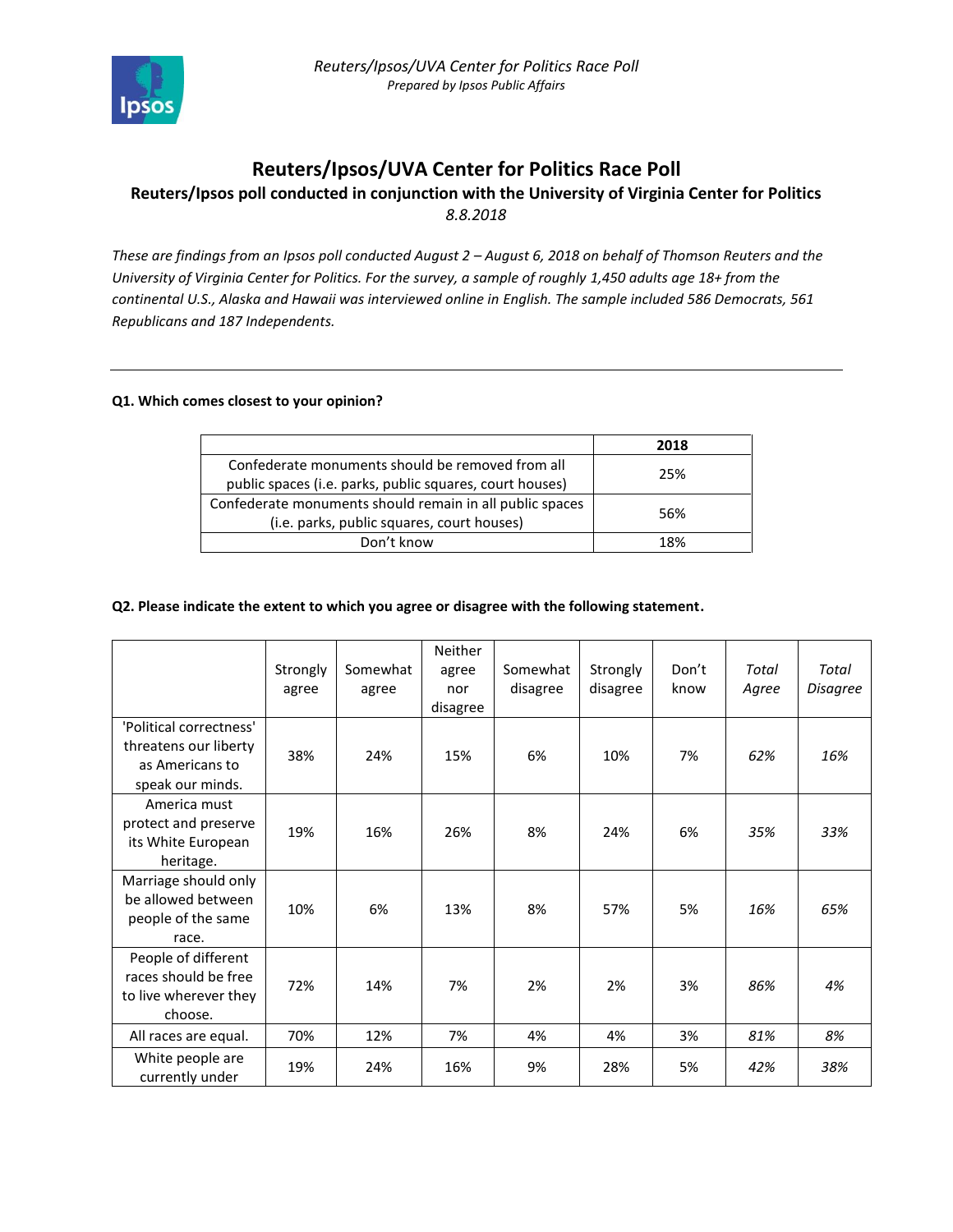

# *Reuters/Ipsos/UVA Center for Politics Race Poll Prepared by Ipsos Public Affairs*

| attack in this        |     |     |     |     |     |    |     |     |
|-----------------------|-----|-----|-----|-----|-----|----|-----|-----|
| country.              |     |     |     |     |     |    |     |     |
| All races should be   | 81% | 10% | 4%  | 1%  | 2%  | 3% | 91% | 3%  |
| treated equally.      |     |     |     |     |     |    |     |     |
| America must          |     |     |     |     |     |    |     |     |
| protect and preserve  | 63% | 19% | 11% | 2%  | 2%  | 4% | 82% | 3%  |
| its multi-cultural    |     |     |     |     |     |    |     |     |
| heritage.             |     |     |     |     |     |    |     |     |
| Racial minorities are |     |     |     |     |     |    |     |     |
| currently under       | 32% | 25% | 17% | 11% | 12% | 4% | 57% | 22% |
| attack in this        |     |     |     |     |     |    |     |     |
| country.              |     |     |     |     |     |    |     |     |

# **Q3. Do you support or oppose the following group or movement...?**

|                              | Strongly<br>support | Somewhat<br>support | <b>Neither</b><br>support nor<br>oppose | Somewhat<br>oppose | Strongly<br>oppose | Don't<br>know | Total<br>Support | Total<br>Oppose |
|------------------------------|---------------------|---------------------|-----------------------------------------|--------------------|--------------------|---------------|------------------|-----------------|
| Antifa                       | 3%                  | 5%                  | 16%                                     | 5%                 | 34%                | 37%           | 8%               | 39%             |
| <b>Black Lives</b><br>Matter | 20%                 | 14%                 | 21%                                     | 8%                 | 28%                | 9%            | 34%              | 36%             |
| The alt-right                | 3%                  | 4%                  | 17%                                     | 6%                 | 42%                | 28%           | 7%               | 47%             |
| White<br>nationalism         | 4%                  | 4%                  | 17%                                     | 7%                 | 56%                | 12%           | 8%               | 63%             |
| Neo Nazism                   | 2%                  | 3%                  | 8%                                      | 4%                 | 72%                | 11%           | 5%               | 75%             |

# **Q4. During President Obama's presidency, do you believe that race relations in America became better or worse?**

| A lot  | Somewhat | No        | Somewhat | A lot | Don't | Total  | Total |
|--------|----------|-----------|----------|-------|-------|--------|-------|
| better | better   | different | worse    | worse | know  | Better | Worse |
| 14%    | 24%      | 19%       | 14%      | 23%   | 6%    | 38%    | 37%   |

# **Q5. Since President Trump's election, do you believe that race relations in America are better or worse?**

| A lot  | Somewhat | No        | Somewhat | A lot | Don't | $\tau$ otal | Total |
|--------|----------|-----------|----------|-------|-------|-------------|-------|
| better | better   | different | worse    | worse | know  | Better      | Worse |
| 4%     | 11%      | 22%       | 17%      | 39%   | 7%    | 15%         | 57%   |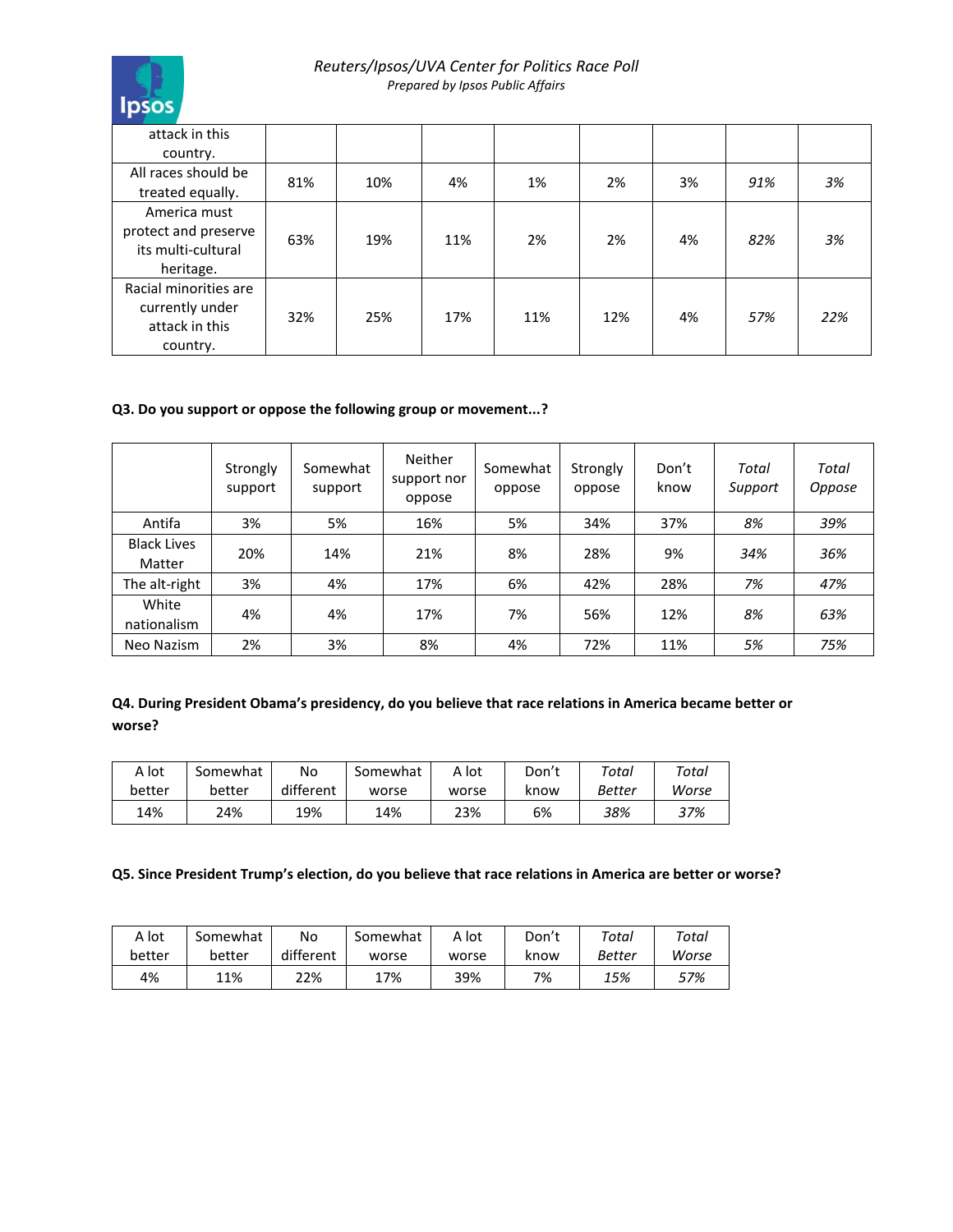

# **Methodology**

*These are findings from an Ipsos poll conducted August 2 – August 6, 2018 on behalf of Thomson Reuters and the University of Virginia Center for Politics. For the survey, a sample of roughly 1,450 adults age 18+ from the continental U.S., Alaska and Hawaii was interviewed online in English. The sample included 586 Democrats, 561 Republicans and 187 Independents.* 

*The sample for this study was randomly drawn from Ipsos's online panel (see link below for more info on "Access Panels and Recruitment"), partner online panel sources, and "river" sampling (see link below for more info on the Ipsos "Ampario Overview" sample method) and does not rely on a population frame in the traditional sense. Ipsos uses fixed sample targets, unique to each study, in drawing sample. After a sample has been obtained from the Ipsos panel, Ipsos calibrates respondent characteristics to be representative of the U.S. Population using standard procedures such as raking-ratio adjustments. The source of these population targets is U.S. Census 2016 American Community Survey data. The sample drawn for this study reflects fixed sample targets on demographics. Post-hoc weights were made to the population characteristics on gender, age, race/ethnicity, region, and education.* 

*Statistical margins of error are not applicable to online non-probability polls. All sample surveys and polls may be subject to other sources of error, including, but not limited to coverage error and measurement error. Where figures do not sum to 100, this is due to the effects of rounding. The precision of Ipsos online polls is measured using a credibility interval. In this case, the poll has a credibility interval of plus or minus 2.9 percentage points for all respondents. Ipsos calculates a design effect (DEFF) for each study based on the variation of the weights, following the formula of Kish (1965). This study had a credibility interval adjusted for design effect of the following (n=1,450, DEFF=1.5, adjusted Confidence Interval=3.4).* 

*The poll has a credibility interval of plus or minus 4.6 percentage points for Democrats, plus or minus 4.7 percentage points for Republicans and plus or minus 8.2 percentage points for Independents.* 

*For more information about conducting research intended for public release or Ipsos' online polling methodology, please visit our Public Opinion Polling and Communication page where you can download our brochure, see our public release protocol, or contact us.*